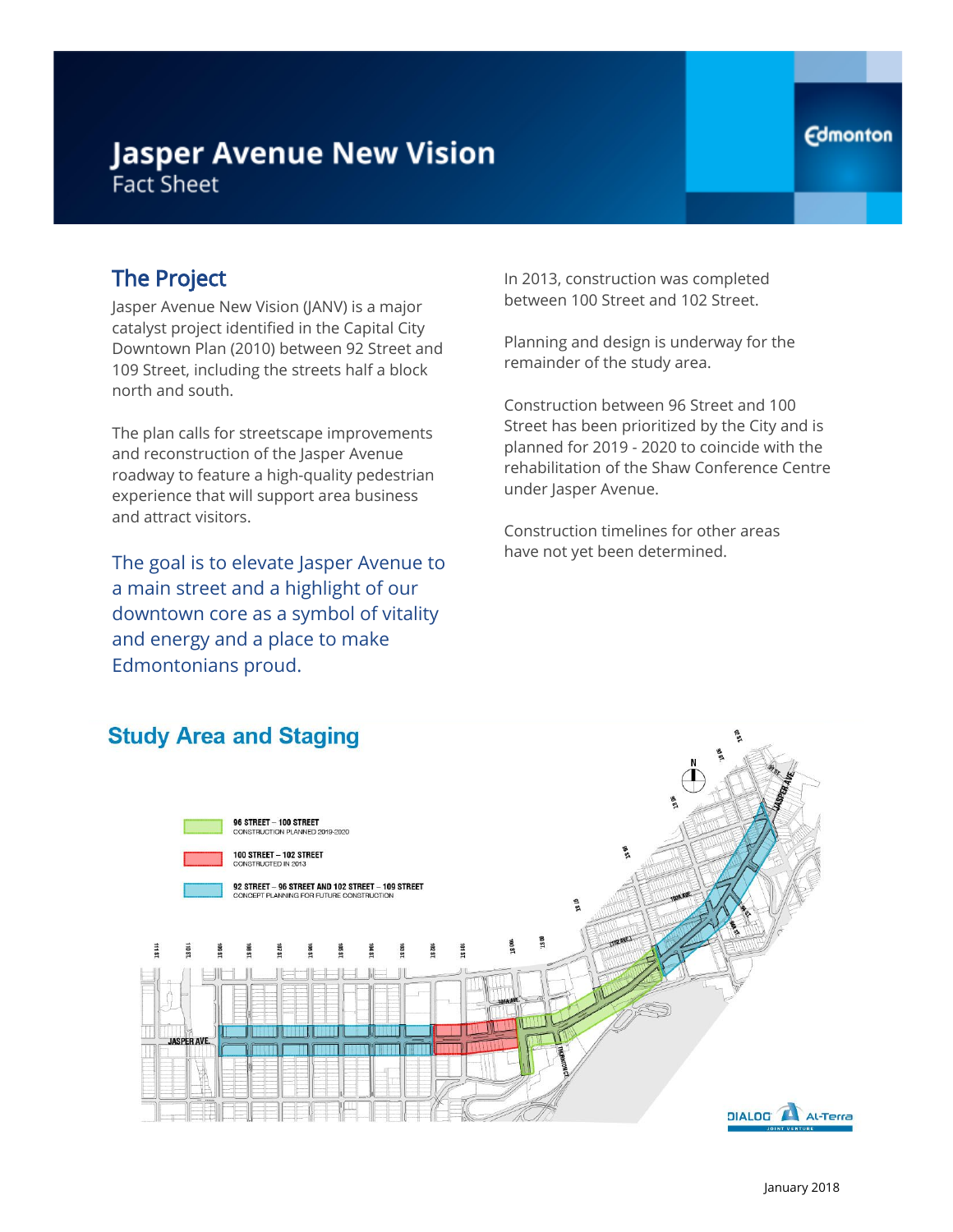### Main Streets Guideline

Main streets are both important places and important transportation links. A guideline for designing Edmonton's main streets was created in 2015. Jasper Avenue was designated a main street in 2016.

The Main Streets Guideline is one tool guiding the development of the concept plans.

Main streets are designed to:

- Improve the pedestrian experience
- Entice people to gather and enjoy the space using wider sidewalks
- Provide additional space for street furniture and landscaping
- Buffer pedestrians from traffic

### **Outcome**

The project outcome will be an aesthetically pleasing, walkable Jasper Avenue streetscape.

The streetscape will complement adjacent projects such as the Armature (96 Street from Jasper Avenue to 103A Avenue), Imagine Jasper Avenue (109 Street to 124 Street), and other private land developments.

Proposed streetscape elements include:

- A narrowed roadway that balances the needs of all road users
- Wider sidewalks to increase pedestrian space
- Increased landscaping
- Street furniture (seating, trash receptacles, bike racks)
- Street and pedestrian lighting
- Surface pavement (paving stones and concrete, etc.)
- Wayfinding (directional signage)

# Jasper Avenue New Vision and Imagine Jasper Avenue

Two related projects are underway on Jasper Avenue:

- Jasper Avenue New Vision 92 Street–109 Street
- Imagine Jasper Avenue 109 Street–124 Street

The projects are intended to create a cohesive streetscape along the entire avenue. Specific design aspects will reflect the demographics and the types of building structures in each project area.

The goals of both projects are to improve pedestrian space and create a main street destination while maintaining Jasper Avenue as a commuter corridor and a key transportation link into downtown.

The project teams are working together to ensure continuity along the avenue.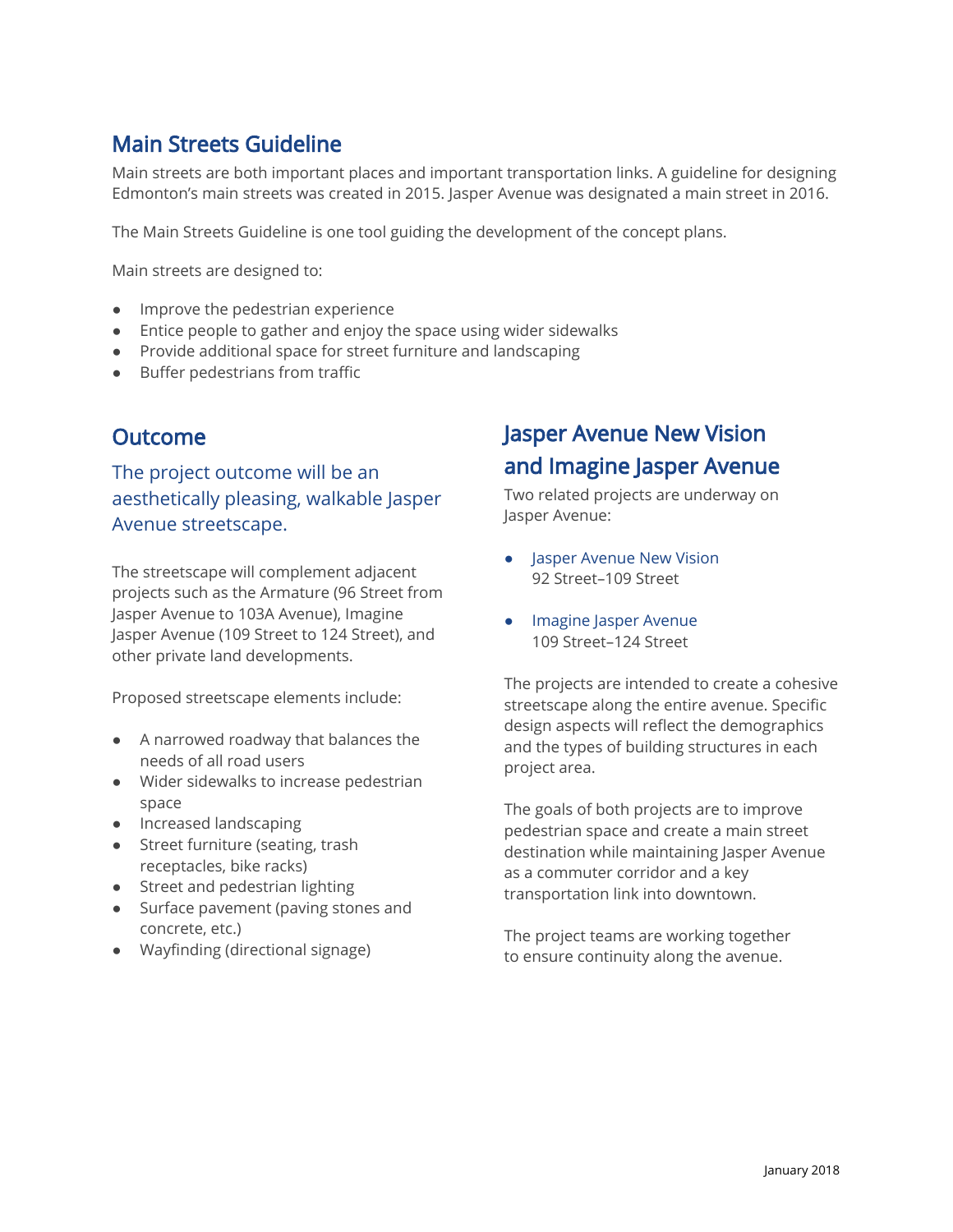## **Background**

A 2011 report, Toward a New Vision for Jasper Avenue, contained a vision for Jasper Avenue's Streetscape and city-building initiatives around it.

The underlying principle is the revitalization of Jasper Avenue's streetscape so it can serve as a catalyst for private sector reinvestment, continued renewal, and positive change throughout the corridor. The development of the report included consultation with businesses and stakeholders.

Jasper Avenue New Vision is the next step in the redevelopment of Jasper Avenue.

Working from the vision, with consideration for the City's Main Streets Guideline (2016), the City is undertaking concept planning for the avenue.

### **Contact**

Sidd Masand, Project Manager Transportation Planning and Design Integrated Infrastructure Services

Phone: 780.442.1757 Email: [siddharth.masand@edmonton.ca](mailto:siddharth.masand@edmonton.ca) Web: edmonton.ca/jasperavenuenewvision

 Visit our website to sign-up for project updates.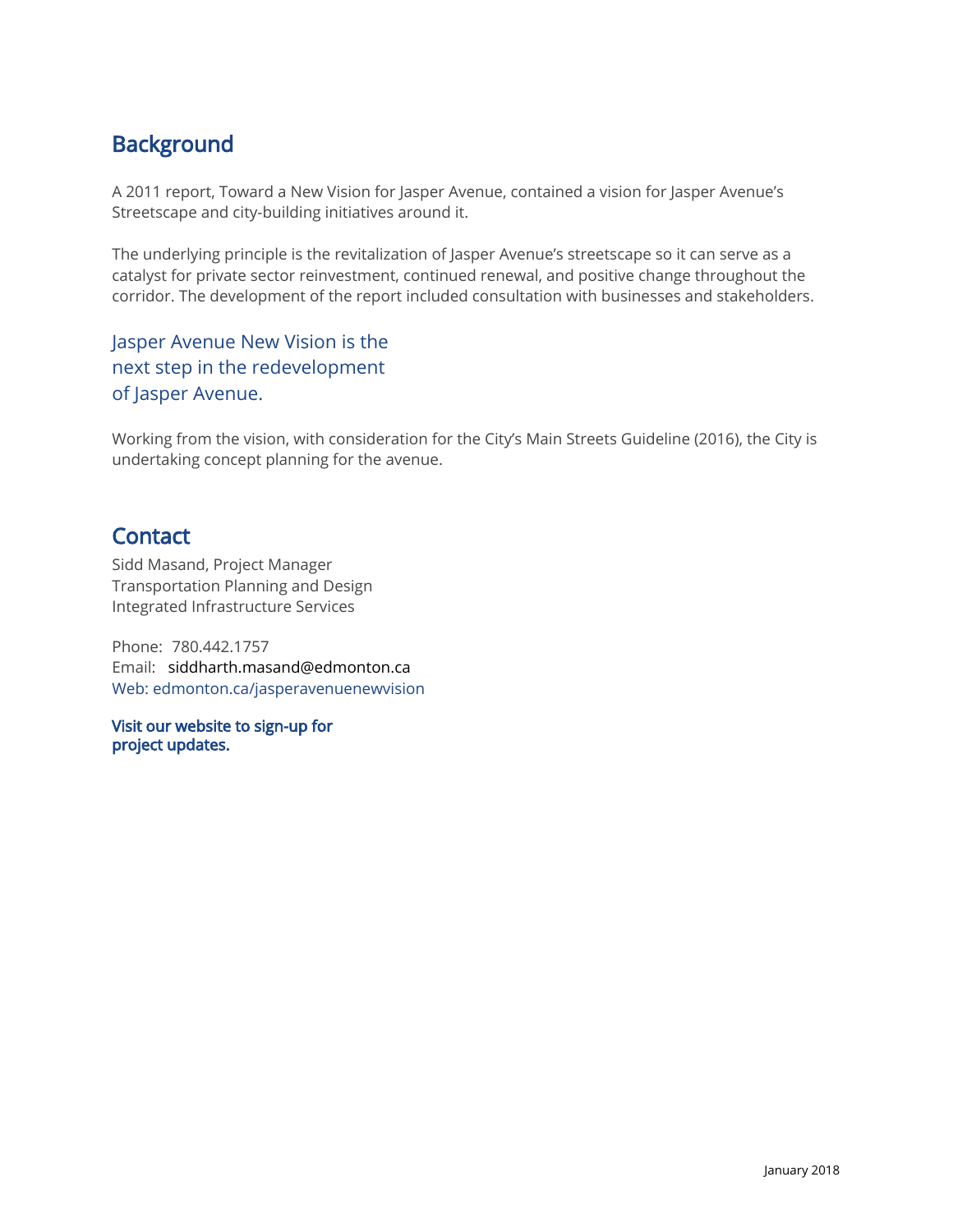## Draft Roadway Cross Sections: 96 Street to 100 Street

The Jasper Avenue right-of-way ranges from approximately 20 metres to over 30 metres in this section of the corridor.

Images below are to scale and based on the width of the cross section right-of-way.

#### West of 99 Street looking east





By reallocating the parking lane on the north side of the avenue to pedestrian space, the proposed new cross section includes a barrier free sidewalks (no furniture) plus a separate furnishing zone that may include landscaping features and seating on both sides of the avenue. The travel lanes have also been reduced slightly in width to new roadway standards. On the south side of the avenue a bike facility has been added that will tie into the existing bike grid following the completion of the Valley Line LRT construction.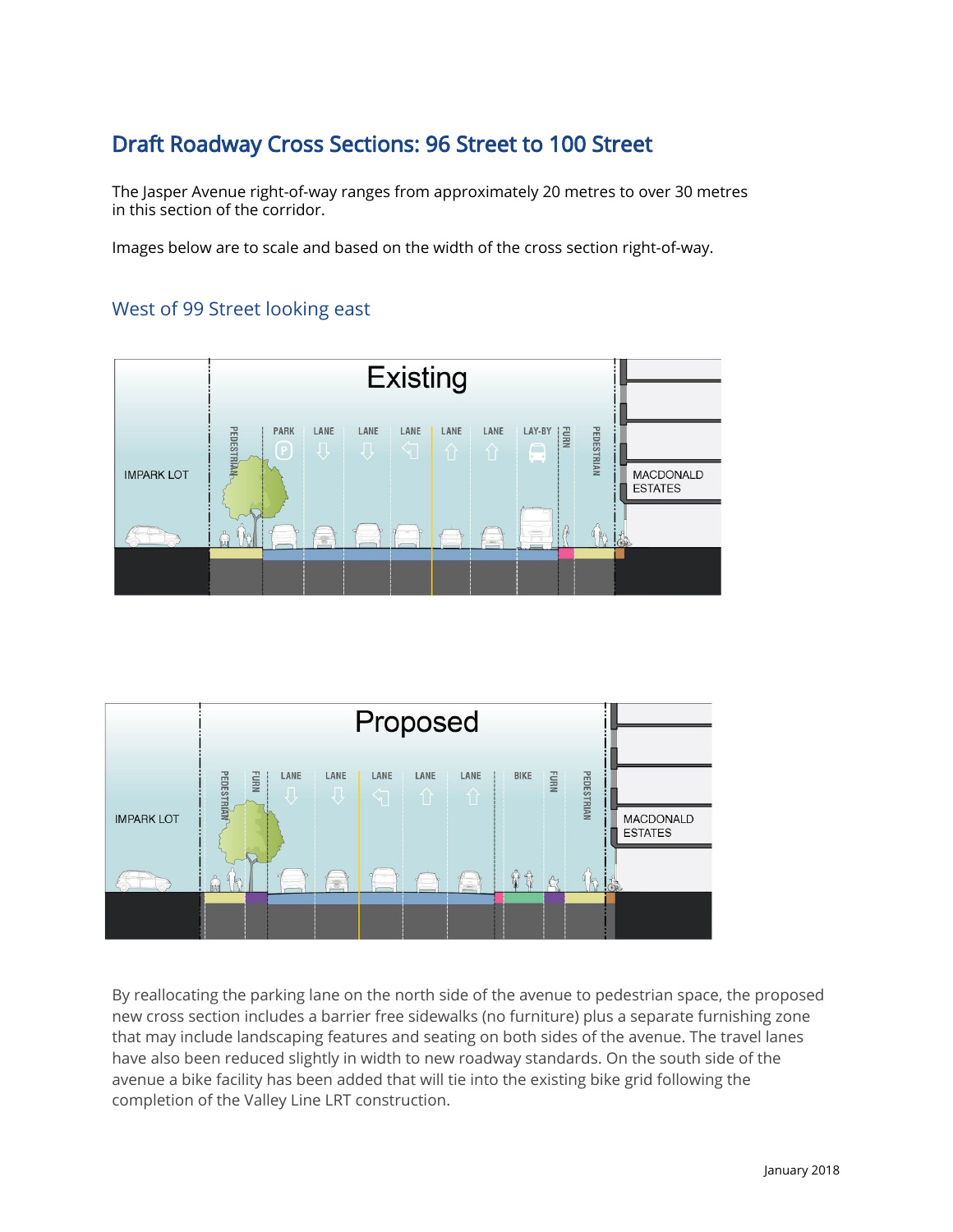#### West of 97 Street looking east



The proposed new cross section east of 97 Street provides barrier free 3 metre sidewalks along with a new furnishing zone on the north side of the avenue for an extended pedestrian gathering space plaza in front of Canada Place. While roadway widths have been reduced, the roadway lane structure remains the same with two travel lanes in each direction and a centre median.